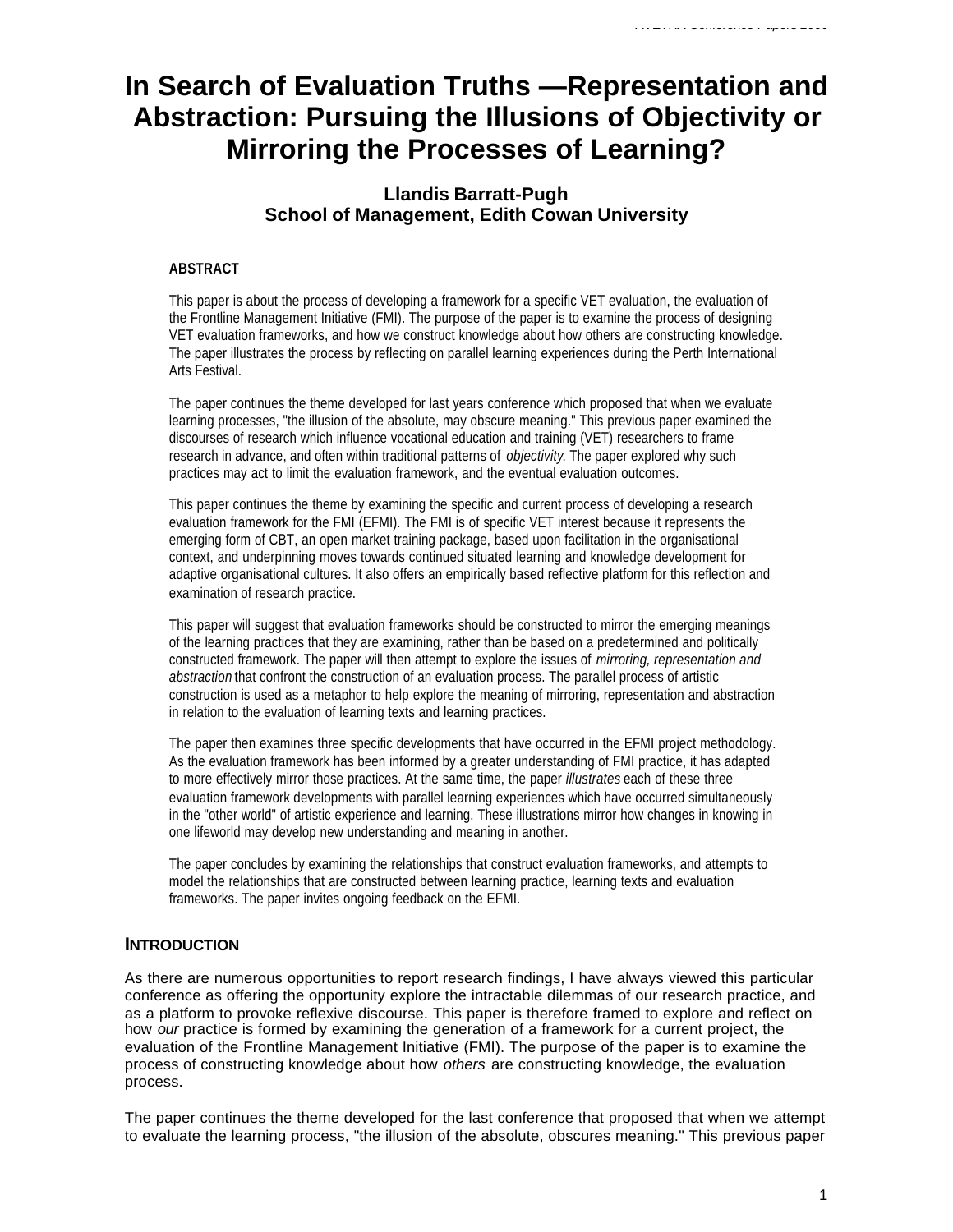examined the discourses of research which influence VET researchers to frame research in advance of field interaction, often within traditional patterns of *objectivity*. The previous paper also explored why such practices may act to limit the evaluation framework and the eventual evaluation outcomes.

This paper suggests that VET evaluation frameworks should be constructed to *mirror* the emerging meanings of the learning practices that they are examining rather than be based on a predetermined framework. The argument presented in this paper is that the process of representing the learning practices that exist, is enhanced when the evaluation framework is informed by and adapts to, the emerging contours of the learning practice. The development of the EFMI process and this paper has occurred simultaneously with the current Perth International Arts Festival. It has been interesting how learning about the FMI and developing a more appropriate evaluation framework, has been mirrored by learning experiences from the art world during the festival period. This paper uses these experiences both to illustrate the key points being made, and to explore how researchers can enrich their knowledge and understanding from diverse experiences. Before pursuing the process of reflection it is necessary to provide a description of the context of the FMI and the brief for the EFMI evaluation project.

## **FMI AND EFMI: ACCOMMODATING DIVERSITY?**

There has been considerable critical comment on the bureaucratic nature of first generation Australian competence based training. Changes in politics of the VET landscape (ANTA 1998) have led to the development of a quasi training market and the associated freedoms of choice, or alternatively the dislocation of learning relationships (Anderson 1996 ; Childs and Wagner 1998). Enterprise based training, emphasis on learning and user choice, have increased the flexibility of programme delivery and given rise to the second generation of CBT training packages. It can be argued that the FMI is the forerunner of these second generation packages. The evaluation of the FMI is therefore not just a pilot evaluation process for second generation competence, but will provide evidence that will be used to shape the next generation of training practices.

In addition, the FMI development programme is potentially a catalyst for a much wider development strategy. Developed from recommendations in Enterprising Nation Report (Karpin 1995), the goals for the FMI were not limited to individual learning but to subsequent and related organisational, business and national benefits. It may therefore be instrumental in developing what could be termed *an ecology of training*. The FMI is of specific VET interest because it represents the emerging form of CBT, an open market training package, based upon facilitation in the organisational context, and underpinning moves towards continued situated learning and knowledge development for adaptive organisational cultures (Barratt-Pugh 1999).

During 1999, a multi disciplinary and geographically dispersed team was assembled and successfully gained the NCVER contract for the evaluation of the FMI (EFMI). Entering such a competitive process involved the research team in the pre project construction of the evaluation framework. As Sonnie Hopkins remarked at last years conference, this was the political reality of our situation when striving to be part of the VET funded research community.

The methodology for the evaluation of the FMI was developed in May and June 1999. It was informed by three main sources. The first source was recent Australian experiences of competence based evaluation projects (Billet et al 1999; Mulcahy and James 1999). The second source was the causal chain outlined by the Karpin report for Frontline Management development linking individual management development to business prosperity. The third source was prior UK based research on competence based management development programmes, notably the Management Charter Initiative (Winterton and Winterton 1997; Leman 1994). The proposed methodology was developed further in July and August 1999 towards a more outcome based evaluation. A broad National survey would be followed by targeted telephone interviews and then in depth case studies in five states. The case studies would be selected to fit into a grid matrix that would provide the evidence to test several stated hypotheses. There would be case studies of both strategic and non strategic approaches to the FMI, and an equal number of case studies would be chosen to represent strategic and non strategic approaches to non competence based management development programmes to provide a comparative framework.

In terms of this paper, the subsequent development of this evaluation framework offers an empirical platform for reflective examination. The evaluation team has during the past months gained a greater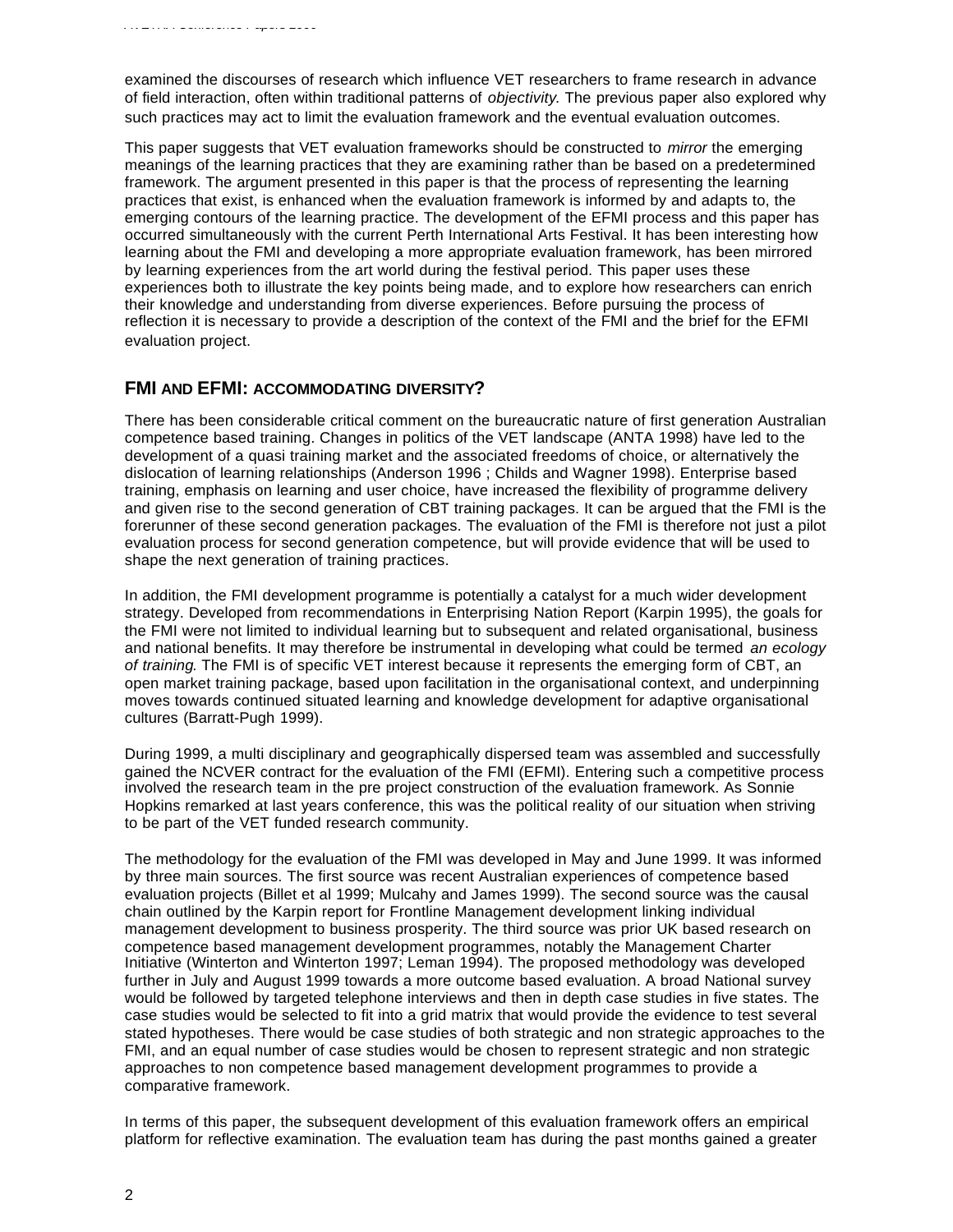understanding of the diversity of FMI practice which was "engineered to be invisible" (Quirk 1999). This knowledge has led to reflexive discussion between the team and the adaptation of the research methodology. To what extent is such an evaluation framework still a representation of a bureaucratic agenda rather than a mirror of practice?

## **EVALUATION AS A POLITICAL PROCESS**

Aspinal, Simkins, Wilkinson and McAuley (1992) state that evaluation is concerned with making judgements about worth and contributing to decision making. Stufflebeam and Shinkfield (1985) indicate that the goals of evaluation are improvement and accountability, where often evaluators may be cast as either historians or astrologists. Evaluation from these perspectives is similar to any other technology, in that it can be used to serve good and bad purposes, and often serves the dominant commercial and ideological interests (Reeves 1997).

Evaluation is an inherently political process defined by the recipient and the purpose ; for whom, and with what agenda. It should also be noted that many VET researchers add their own agendas to this basic framework. Tabachnick (1998) questions the *values* of research, and asks the questions, *useful for what, and useful to whom*? Tabachncik suggests that value *should not be separated out* from the outcomes of research and should be aimed at diverse audiences, not specific influential groups. Selby Smith (1998), with a specific research focus on the VET research area, suggests that research outcomes often *shape perceptions and agendas* rather than providing answers for industry and policy. Selby Smith's review highlights the need for mutual responsibility of researchers and industry in a political decision making process that is complex and often like a *rickety bridge* connecting problems with potential solutions. McIntyre (1998), has been less supportive of research evaluation outcomes, suggesting that far from research providing answers for enterprise training and informing, an inverse relationship exists where research is often used *to justify policy*. In such a way policy informs research rather than research informing enterprises and organisations. It is a process of reinforcing existing *truths*.

Each society has its regime of truth, its general politics of truth: that is the types of discourse which it accepts and makes function as true; the mechanisms and instances which enable one to distinguish true and false statements; the means by which each is sanctioned; the techniques and procedures accorded value in the acquisition of truth; the status of those charged with saying what counts as true. (Foucault 1980, 131)

Patton (1990) emphasises this political context of evaluation, and the associated ethical dilemmas, stating that every evaluation is a political act. Hendricks (1990) suggests that evaluation is in fact *research orientated political activity*, as what is always clear in the process is who is the client! It always seems that there are unwritten, unarticulated rules for an evaluation (Argyris 1999), which Patton (1996) suggests are often about reducing the use of the evaluation and limiting input and output.

It is these politics that may actually determine the *method* of the evaluation where researchers are faced with what can either be termed as a consistent and coherent set of theoretical assumptions or a mix and match set of techniques and strategies, depending on your political perspective (Morse 1996). It is however unlikely there is one best method of approaching the evaluation.

We are attracted to the idea that there might be an Occam's razor, a single statistic that will cleanly and mechanically determine which among various models should be preferred. (Winship 1999, 3)

Evaluation methods may therefore be more a product of political forces than a logical process of matching appropriate techniques to situations. The same political pressures that encourage the early framing of evaluation projects and shape the evaluation methodology, may also influence the outcomes of the evaluation. While there may be indirect pressures to support certain assumptions in the evaluation, the study may find more direct pressures to at least provide some *certainty* in the evaluation, if only to prove the value of evaluation project itself. Such a search for certainty may be seductive. Mayne (1999) indicates that such political pressures should be resisted.

We need to accept the fact that what we are doing is measuring with the aim of reducing the uncertainty about the contribution made, not proving the contribution made. 10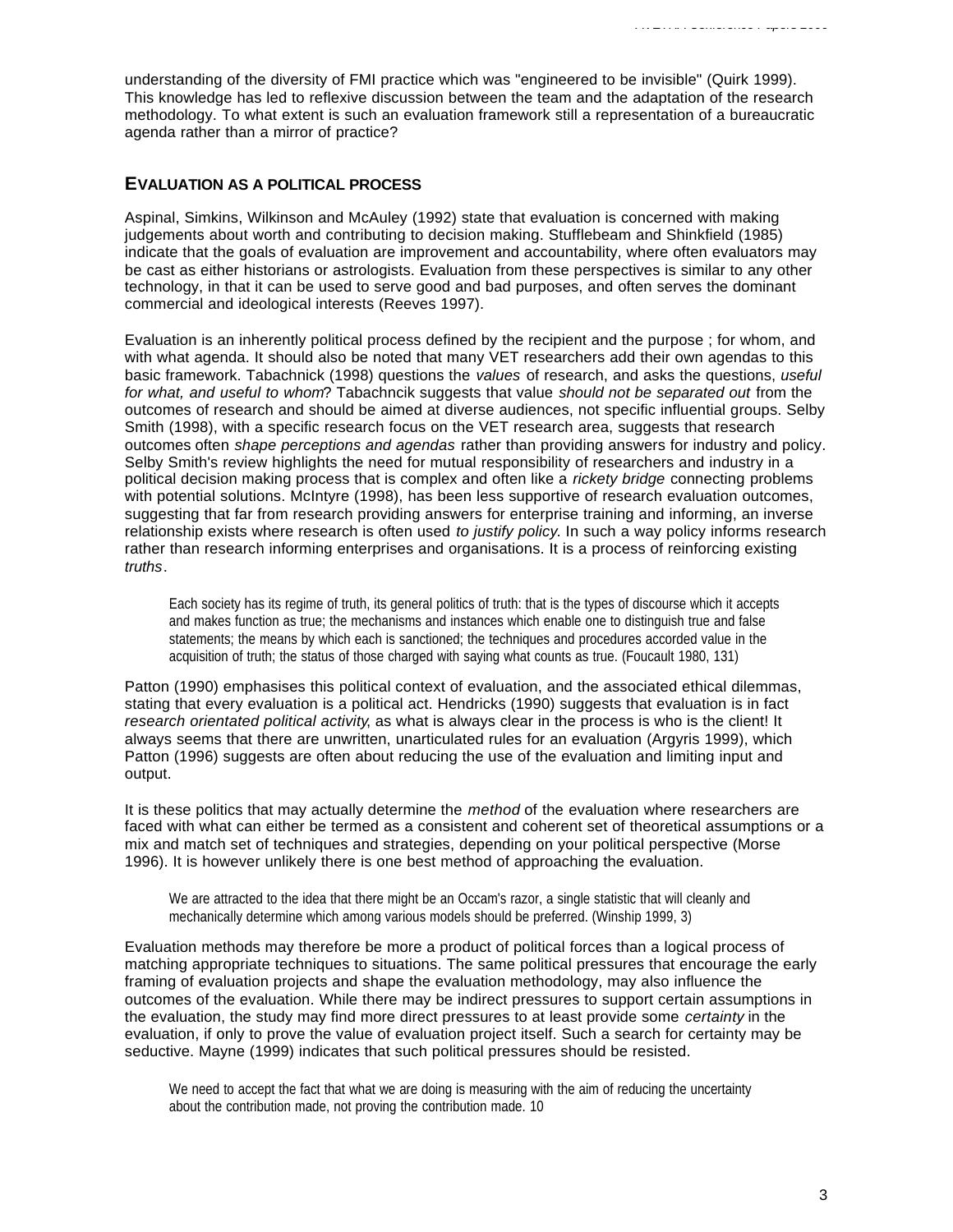Mayne (1999) suggests that even without the introduction of a particular program, the observed changes in outcomes may have occurred, maybe at a lower level, or maybe later on. Political pressures for more certain outcomes should be replaced with a more tentative approach to evaluation.

*AVETRA Conference Papers 2000*

Rather, we need to talk of reducing the uncertainty in our knowledge about the contribution of the program. From a state of not really knowing anything about how a program is influencing a desired outcome, we might conclude with reasonable confidence that the program is indeed having an attributable impact; that it is indeed making a difference. We might also be able to provide a reasonable estimate of the magnitude of the impact. 3

Tierney (1999) similarly encourages us to resist political pressures to become academic sleuths in search of *truth* and instead to report the inconsistencies of the practice being examined rather then the more politically acceptable congruences. He suggests that the challenge in the process is to look at how particular interests are supported denied overlooked or occluded. Funnel (1997) also urges evaluators to resist political influences that direct the evaluation process towards certainty in outcomes.

The purpose of evaluation is not to make a statement about absolute truth, but to lay the working assumptions of program staff on the table. 6

Jonassen (1991) suggests that more constructivist evaluations seek to escape such political agendas, by replacing negotiations for meaning with the clients, by negotiations for meaning with the subjects. There appear to be considerable political pressures that shape the evaluation purpose, methods, style and outcomes. There is every possibility that they will frame the process and direction of the evaluation study. The argument presented here is that the evaluation framework should be shaped to mirror the learning practice that it is evaluating, by continually being informed by that practice. The paper will explore how the EFMI evaluation framework has been informed by FMI practice.

## **EVALUATION AS MIRRORING, REPRESENTATION AND ABSTRACTION**

If evaluation frameworks are often framed before the project commences in order to gain funding and support, it is likely that the existing political influences will frame the project methodology. Sharp (2000) suggests that engaging the participants with the framework and developing interaction can assist in developing the framework so that it more effectively mirrors the actual practice. Alkin (1990) describes this as a cooperative approach, where evaluators work closely with the programme participants.

Mirrors are of course not ever a *real* representation. We forget that we never see our own face, just a reversal, as we may forget or be blind to factors shaping the evaluation mirror. In the case of the EFMI, the original evaluation framework reflects the causal chain embedded within the FMI project and is based on, individual, organisational and business benefits. Could it be that an evaluation framework based upon examining that causal chain may end up mirroring what was supposed to happen, rather then what is happening? Such an evaluation may actually end up mirroring representations or abstractions of practice, rather than reflecting the actual practices that have developed. Sobel (1998) indicates that the major journals are filled with competing causal theories that may detract from what should guide the development an evaluation framework.

There is no doubt that processes are at least partially causal but ........it is not so clear that the casual aspects of these phenomena are of primary interest....a description of the sequence may be more important. 14

Abbott (1998) suggests future readers will find humour in research which suggests that,

...the world was the way it was because social forces and properties did things to other social forces and properties they called them variables and hypothesised how they affected each other through causal analysis. 149

Pearl (1998) adds there is a need to revitalise the approach to causal analysis with the emphasis on interpretation and underlying assumptions. The obsession with causality misses the clues in rich description (Abbott 1998). To what extent should the EFMI evaluation method, based upon a previously conceived causal chain be reshaped to reflect current practices?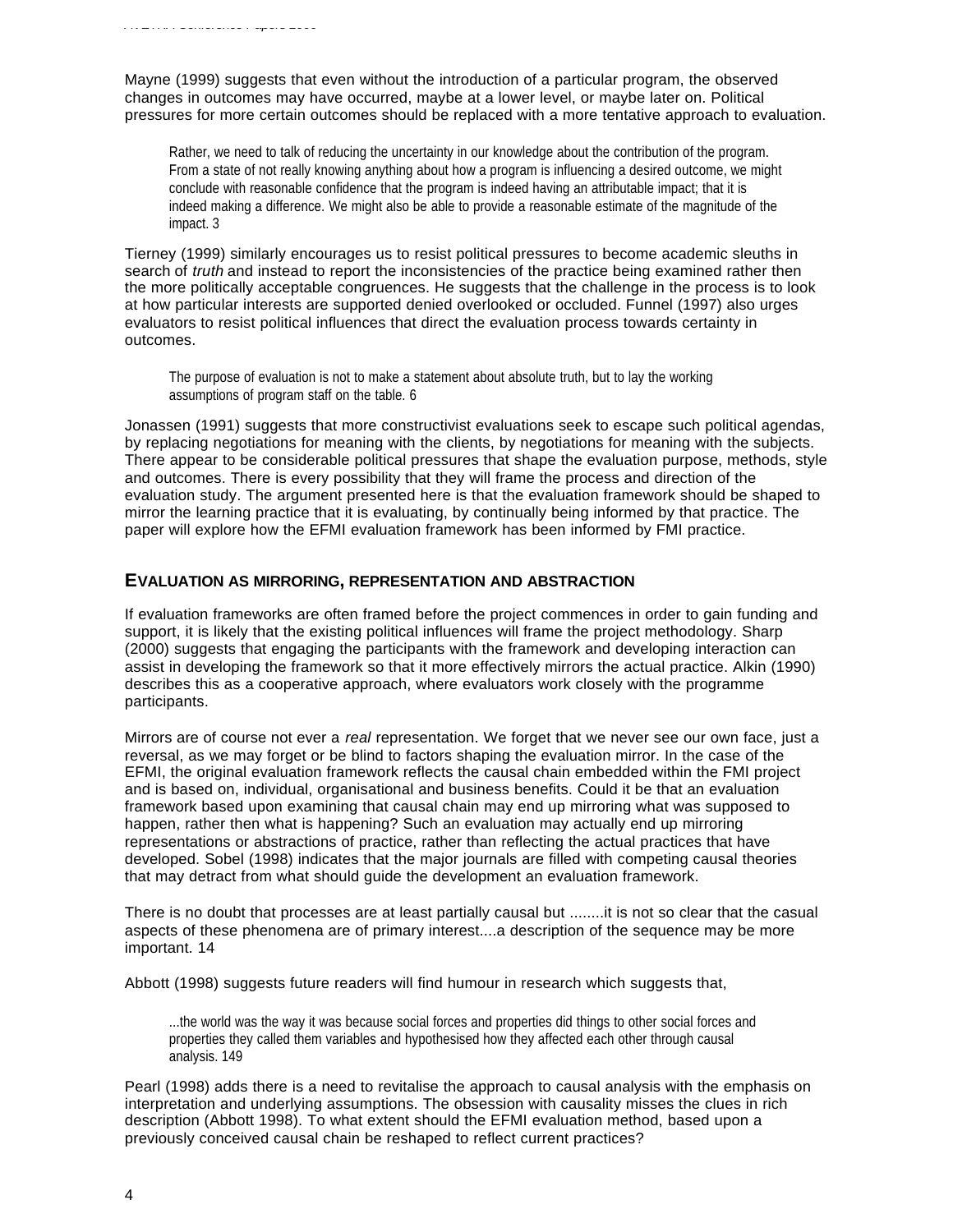At this point it is important to introduce the Perth International Arts Festival (PIAF) to the discussion. Simultaneously with thinking about the evaluation framework, the arts festival mirrored similar investigative opportunities, and also provoked thinking for new meaning. One of the central exhibitions of the festival "H2O" explored the same issue of mirroring, through art rather than evaluation, and suggested that there was an oscillation between the polarities of abstraction and representation (Stringer 2000). This reflected the similar debates between the value of causal chains and rich descriptions, the issues of competence as a representation of practice, and of FMI texts as an abstraction of practice. The exhibition explored the inherent duality and synchronic relationship of representation and abstraction providing *a script crowded with exceptions* (Stringer 2000). In the "Lure of Paris" within the H2O exhibition, Stephen Bush presents a large totally sepia canvas. It realistically portrays a wild ocean crashing on a rugged coast line. Abseiling down the cliffs are three 1920 style Ba Ba the elephants, complete with crowns. The irony here is that the juxtaposition of representative forms provokes abstract conceptualisation. Should evaluators seek to represent or abstract meaning?

Sometimes search for definition illuminates the inherently nebulous nature of our symbols. Representation is the presentation to the mind (Delbridge et al 1998), a symbolic expression or construction within the prevailing ideology (Murfin and Ray 1997). Abstraction is about retaining representational characteristic and expressing them through other forms (Delbridge et al 1998), not to create clear images but to convey concepts (Murfin and Ray 1997). The irony is that these polarised processes strive toward to similar goals, that is the interpretation of meaning, as does the evaluation process. To what extent do our needs as evaluators to represent practice and at the same time provide abstracted recommendations, have a similar synchronic relationship?

Lombardi (1999) suggests that somewhere in our subconscious, experiences transform from representations to fragmented abstractions, while for Schwabsky (1998), the abstract can be a little of each, both a representation of reality and a sample of its processes.

Having established previously that there is a political frame for each evaluation, it is equally true that there is no research without presupposition (Cavanagh and Rodwell 1992). Each individual researcher conducts research through a particular lens which has a bearing on what is seen, recognised as significant and ultimately reported (Wideen et al 1998). Our attempts to represent practice, or provide abstracted concepts will be coloured by our own agendas and the diversity of our individual perceptions.

Just as competence is both an abstraction and a representation of vocational practice, a rarefied form, so the evaluation of vocational practice mirrors the same contradictions. As John Mayher (1990) suggests,

...there is no knowledge without a knower. 79

Mayher forces us to recognise that our production of knowledge, either as learners, or in this case as evaluators, is inherently an individual or social process of creating beliefs about causal relationships. From Mayher's perspective there really is little knowledge lying out there, waiting to be found. The concern should be that when we attempt to represent or make abstractions from practice, certain beliefs may be excluded, and that some beliefs expressed may not be shared by all. In this way the texts of the learning technology, the policies, guidelines and competences only provide us with representations and abstractions of the actual practice. They may obscure some of the realities of the actual practice, in the same way that organisational *Mission statements* may not reflect the every day experience of employees. The caution for evaluators is that we too seek meaning though our own particular *lens*, and should be aware of, and declare those interests.

#### **THREE EVENTS OF LEARNING**

It was such thinking about the political nature of representation, abstraction and the process of mirroring which prompted a re-examination of the evaluation framework. How could the original framework, pre-framed for prior acceptance, be developed with transparent motives to represent and mirror practice and provide a platform for abstraction? The paper now explores three specific developments that have occurred to the project methodology as the evaluation framework was informed by a greater understanding of FMI practice. Concurrently the paper illustrates how each of these three evaluation framework developments *mirror* new meaning that was generated during the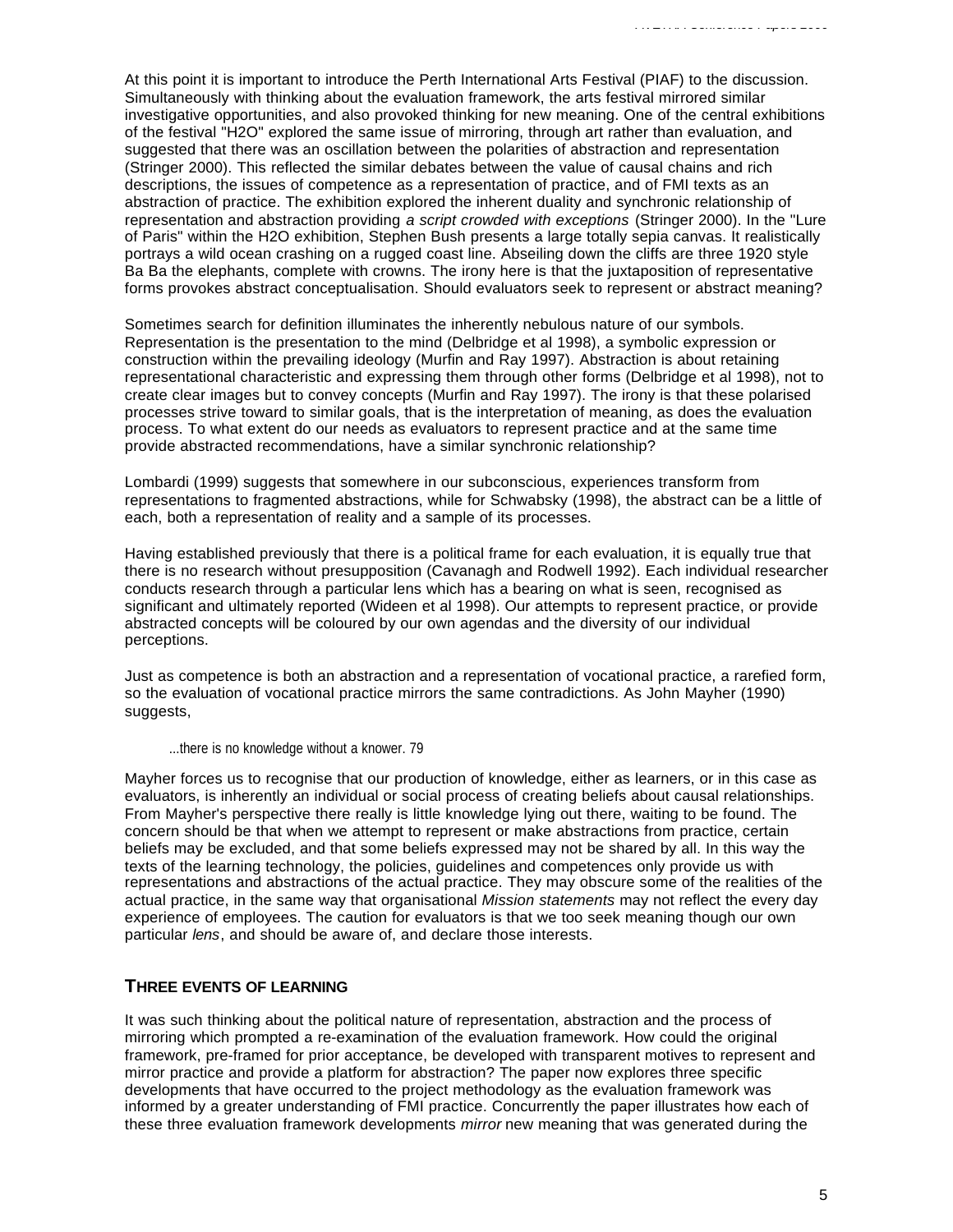*AVETRA Conference Papers 2000*

PIAF. How change in knowing in one lifeworld develops or reflects new understanding and meaning in another. As Manen (1997) suggests this exploration of method,

....is not to claim that, above others, there is one correct or superior mode of inquiry to ascertain the truth, other meaning of something. There is no true meaning just as there is no uncontested truth....Rather to discover suppositions that hold promise......become sensitive to the principles that may guide our inquiry. 45

#### **The first learning**

In the "Angel Project" by Deborah Warner, the viewer follows a city walk discovering angels, representations of angels and angelic forms, in various locations, from visual and written clues and in the process discovers the city. The viewer's preconceptions about the event, the city and angels are reshaped by the experience.

This experience mirrored the process of gaining an understanding of the FMI. If the traditional patterns of prior research in the UK were followed (Winterton and Winterton, 1997), the categories pre-defined in the framework matrix would be *filled* with case studies, even though the prior research had resulted in a near desperation sampling and questionable case study allocation processes. The teams *preconceptions about the project* had been informed by these prior evaluation practices. Continuing to follow the same practices might be dysfunctional to the evaluation process. The team's perceptions of FMI had now been *reshaped* by their local Australian experiences. The decision was made that the pattern of FMI adoption would provide a more effective *frame* for case selection than such a predetermined matrix. The FMI project would therefore be used to inform the evaluation method, the experience to reshape the conceptualisation.

The pattern of adoption within the FMI has not just been driven by the variety of enterprises, but by the negotiated delivery strategies. The FMI as a learning technology provides a fluid framework that has and is being interpreted by both traditional instructional design approaches (Merrill et al. 1990) and more constructivist approaches. The flexibility offered by the FMI would appear to invite more constructivist approaches, breaking away from a curriculum that teaches that *what we learn is a replica of a well structured world...and that this independent ontological reality determines our experiences* (Jonassen 1990). However even constructivist approaches belong to a very broad church with social and radical cognitive extremes (Tynjala 1999). The FMI process is therefore liable to exhibit similar diversity and the evaluation framework should be developed to mirror such diversity.

#### **The second learning**

In "Kayassine" by Les Arts Sauts, the audience lies within a purpose built inflatable dome, high arched with gantries, and finds that through the smoke, bleak cello and obscure vocals, futuristic figures swing and perform aerial ballet. A combination of known elements produces an experience that could not have been predicted.

The FMI was similarly constructed with *known elements*, but it seems it has grown in unexpected ways. The frame for the evaluation was based on the causal chain evident in the Karpin report (1995) and outlined in abstracted form by Leman (1994). However it became evident from the initial interaction with FMI users that this learning technology had been developed by users into some configurations that had not been *predicted*. The use of on line delivery, the involvement of Universities and the linking to non competence based courses indicate interesting developments. It suggested that what should be examined was not just what the initiative was intended to be, or how it had been developed, but also what it might be. This could be expressed as trying to achieve an *ecology of evaluation*, developing the scope and longevity of the evaluation. As activity theory demonstrates (Engestrom 1993), a focus on the immediate learning activity discounts the richness and dependence on the surrounding growth relationship patterns. It is impossible to predict how a particular initiative will develop with complexity of interface interactions. Trist and Emery (1990) term such dilemmas as the *causal texture* of the environment.

The main problem with studying organisations is that their environments change, their causal texture. 72

There is an inseparable web of relationships which creates such developments when an initiative is seeded in the causal texture of the environment (Wideen 1998). The evaluation framework may benefit from investigating what is happening rather then what was expected to happen.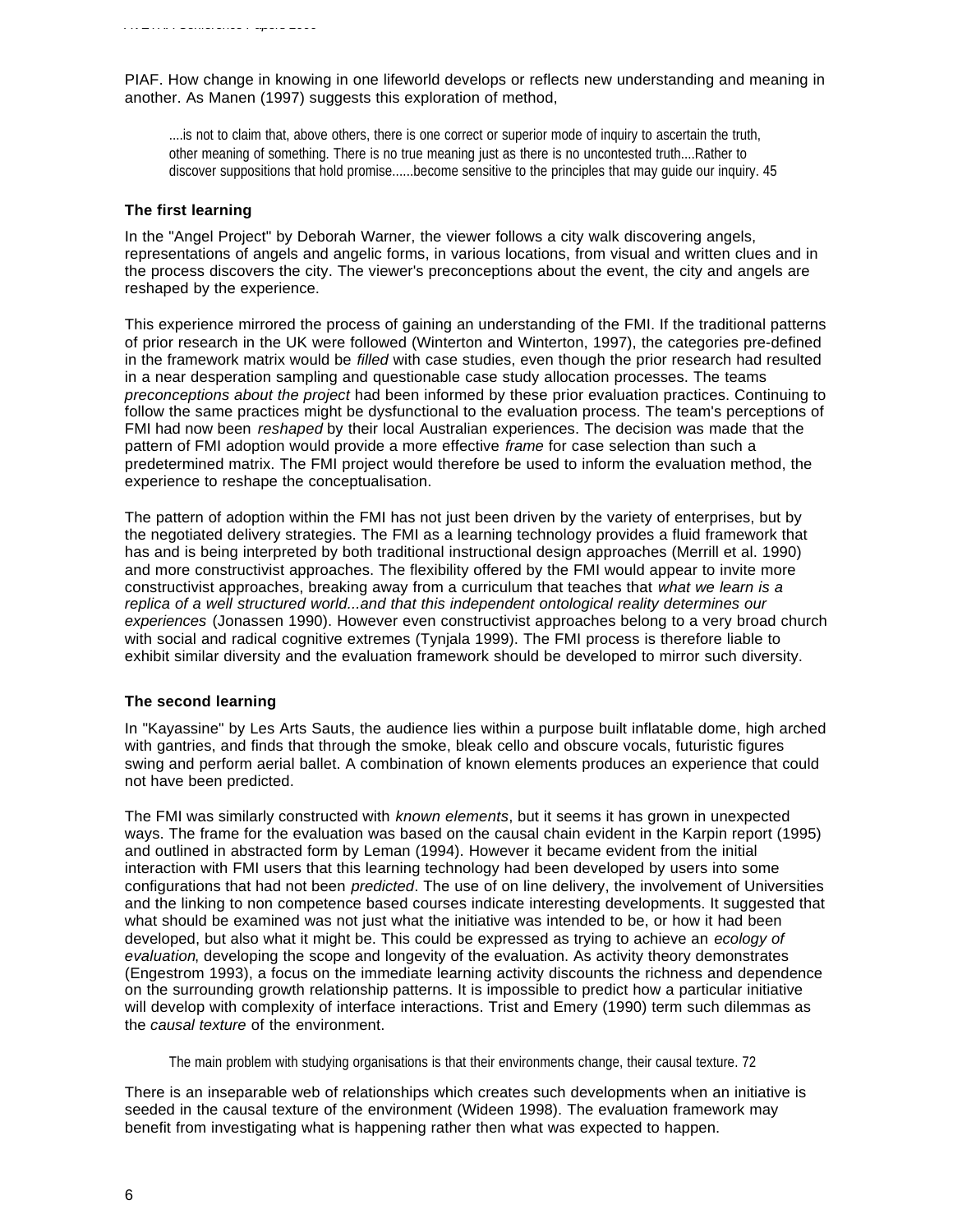#### **The third learning**

In "The Messenger " by Bill Viola, a Christ like figure emerges from, and then descends into, a translucent watery void in slow motion, washed by his own waves and surrounded by his own air bubbles. This large video installation had a compulsive aura due to the immense size and multi sensory impact. It demonstrated how the use of current technology was a deep resource for current artists.

Perhaps artists and observers should focus more on innovative practices rather then traditional forms of representation? The framework for the EFMI project had been based on previous studies that made comparative analysis between FMI sites and non FMI sites. On reflection it appeared that considerable resources had been allocated to an analysis of past practice, in search of comparative *proof*. This seemed to deny the opportunity to use the resources to complete a more detailed exploration of the new *technology* of FMI. If a change had occurred, perhaps there was more learning in exploring that change, rather than re-examining past practice, in some dubious search for proof of improvement. The move away from using a baseline control group towards a greater case study depth would provide the team with far more vibrant narrative from case study material. Atkinson (1997) argues for the rich qualities of such interview material, *the use of narrative and thick description*.

Story provides a simple agent through which we can communicate complex meaning. (Snowden 1999, 1)

This of course steers the evaluation process towards the representation of diversity and away from the abstraction of singular knowledges. Emery (1997), cautions against more clinical approaches to evaluation which preserve the existing social hierarchies, and where,

Sound knowledge, truth, is found by eliminating the idiosyncratic. 233

The advancement of knowledge is seen quite literally as a ladder of abstraction . . . abstracting the universal from the particular. 243/4

Emery (1997) insists that our role is to represent the confusions that are found within the evaluation and learning processes, rather than to try and construct a pattern of seeming order.

.....finding order in the symbolic representations of our observations is a very different kettle of fish particularly when those ordering principles are contaminated by the ordering systems of our symbolic representations. The mind is not a clean slate and the perceptual world confusing. 247

Thick description from case studies attempts to preserve the subject's meaning. However Luke (1997), a recognised supporter of such analysis, still describes it *as an academic and political activity*. Luke (1996) asserts that such analysis has the ability to show the power relationship in apparently mundane texts at work. Luke (1996) cautions that the analysis of the discourse of practice, can tell us more about what is valued by the evaluators in learning, than the subject practitioners. Capturing more narrative data does not totally remove the influence of the researcher agendas.

#### **MAPPING THE CONTEXT OF THE EVALUATION FRAMEWORK**

The dynamic tension between practitioners, government agencies and researchers interact to construct and develop evaluation frameworks (Barratt-Pugh 1999). This paper has attempted to extend the examination of this process through the initial stages of the project. The development of this evaluation project has provided an opportunity to examine how pre-framed evaluation frameworks may be adapted to mirror the practice which they are examining. Pre-framed evaluation processes are more likely to mirror the representations or abstractions of the actual practice, the policies, procedures and guidelines (the learning texts), rather than the practice itself. It is also evident that evaluation frameworks will always mirror the political agendas of both the clients and the evaluators. The paper has also sought to display how *other* learning from parallel but discrete contexts can contribute to the evaluation development. The relationships that have emerged in this evaluation development process are *modelled* in the following diagram, and portrayed as *layers* surrounding *the practice*. From the perspective of the evaluation framework, the *Learning Texts* act as an opaque shrouding of practice, while the *Broad VET environment* exercises political influence, but also provides the opportunity for *reflection*.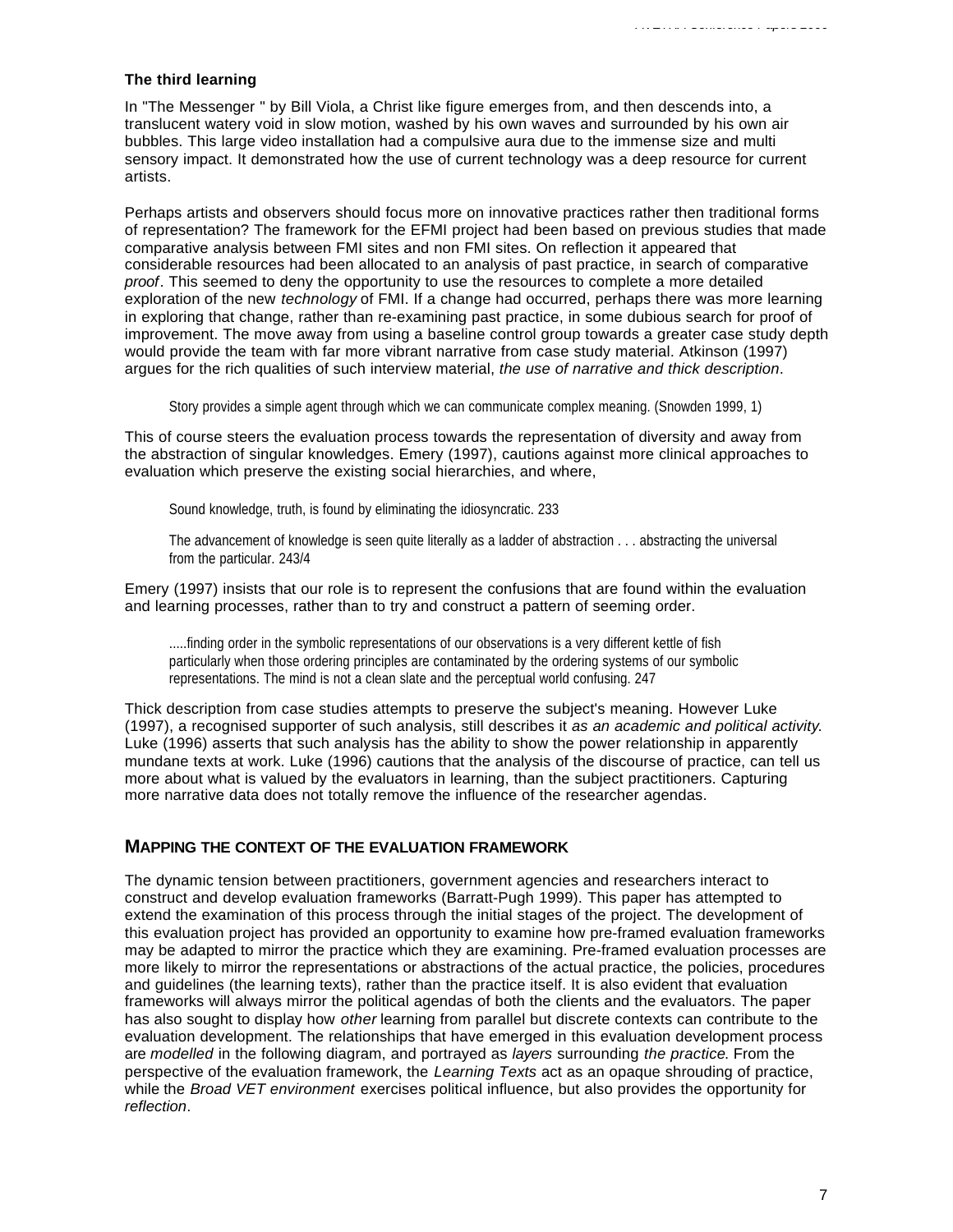

## **IN CONCLUSION**

*AVETRA Conference Papers 2000*

As evaluation explores practice, this paper has attempted to explore the evaluation process. The paper has cautioned against frameworks constructed around the simplicity of cause and effect relationships, as in learning environments, VET researchers confront the intractable dilemmas of human interaction. It has also examined the difficulties of mirroring practice through representation or abstraction within an inherently political establishment of views and meaning which is directed by the agenda of the learning texts, the evaluation clients and those of the researchers themselves. Argyris (1999) describes them as *the unwritten rules of research construction*.

The paper has also sought to introduce the existence and influence of other worlds in the VET researchers environment. Here there is a message to all VET researchers who struggle to find another life. We may plan to widen our perceptions by inviting diverse comment on our own practice, but ironically unless we invest some of our time exercising our minds in other domains away from our VET research obsessions, our work may be the poorer without such reflected light.

Finally the paper has sought to look at the evaluation process beyond the frame of the mirror. The challenge is to make evaluation processes more than just a reflection of history and the weighing of past practice, and to view evaluation as an investment which will contribute to future learning technologies. Much of the 90's CBT VET development was rooted in UK precedents just as much of the management learning and research in Australia has been rooted in American precedents, a prisoner of their gurus, texts and culture. Clegg (1999) chastised Australian management researchers for determining value, and therefore their emerging culture, in terms American yardsticks, and in so betraying the opportunities of *this unique discursive space*. There is evidence to suggest that with the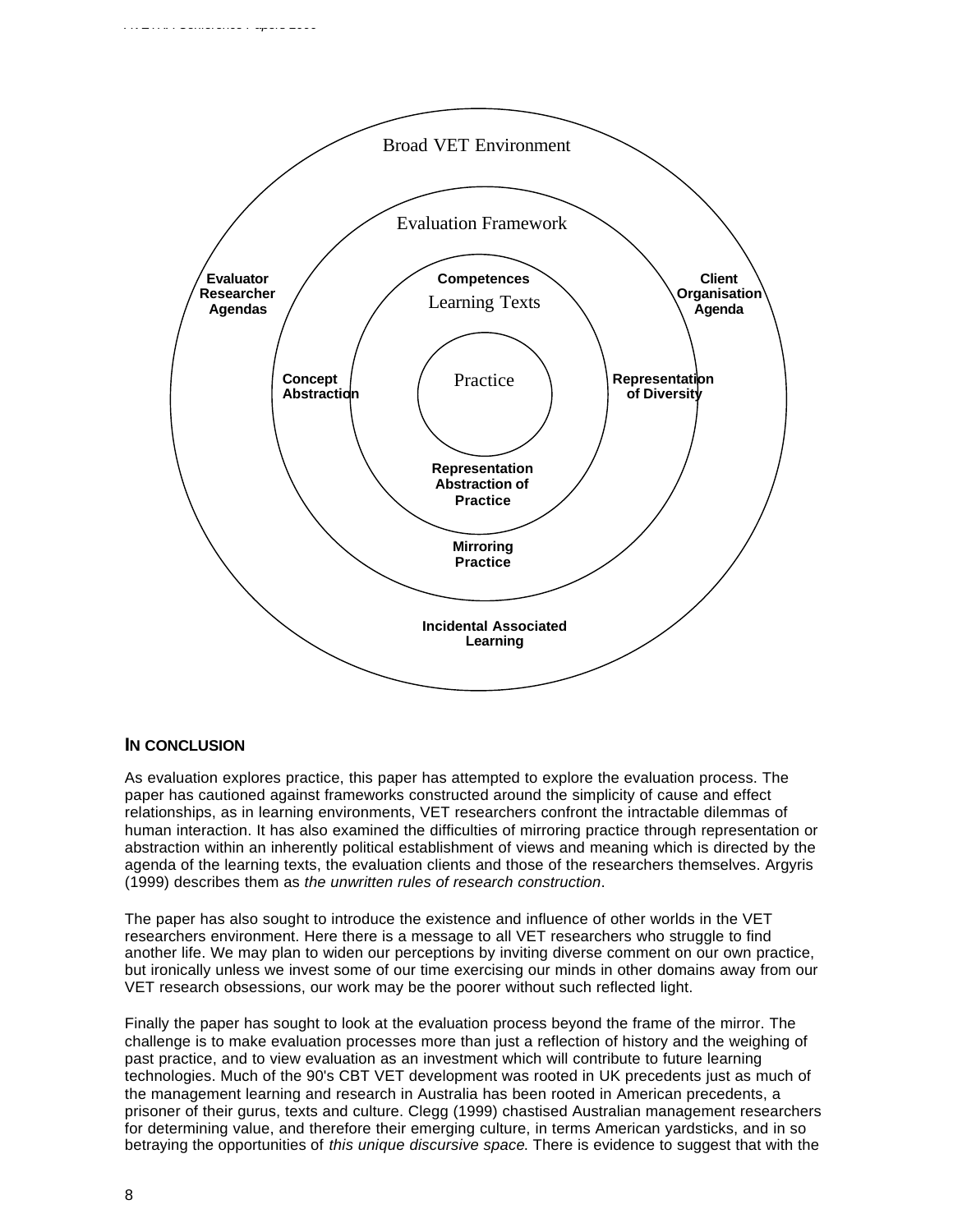emergence of more flexible CBT approaches the representations and abstraction of practice upon which new Australian VET forms are based is more reflective of Australian diversity. The same opportunities present themselves to VET researchers with every study of Australian practice, to develop a unique VET future.

My hope is that the team will continually be influenced by a wider team of evaluation participants. Perhaps the final contribution will not be so much justifying or modifying the FMI scheme itself, but in the contribution to the third generation of training technologies, what ever they may be, and to placing the evaluation of training activity as a significant player in the development of organisational cultures.

The intent of the evaluation process is to maintain the same openness and inclusion, the same "strategic impression" that underlies effective flexible learning technologies like the FMI, so the EFMI framework will be generative. Only by involving a variety of contributors and critics will the team assist in legitimising the outcomes and knowledge contributed by the project to the wider management and practitioner community. As Patton (1996) suggests,

the most significant impact of the study ........that we really had not realised, was on the subsequent decisions on other programmes. 36

*I wish to acknowledge the contribution of the EFMI research team, specifically Dianne Mulcahy in this instance, in providing the stimulation to explore the ideas within this paper, and an unknown reviewer for shaping the final structure.*

#### **References**

- Abbott, A. (1998). "The Causal Devolution". *Sociological Methods and Research* 27(2): 148-181.
- Alkin, M. C. (1990). *Debates on Evaluation*. Newby Park California, Sage.
- Anderson, D. (1996). *Training Market Reforms and their Impact on the VET System*. CEET, Monash University, ACER, AGPS.
- ANTA, (1998). *A Bridge to the Future*. ACT, AGPS, June.
- Argyris, C. (1999). *On Organisational Learning* 2nd Ed. Oxford, Blackwell.
- Aspinall, K., T. Simkins, T., Wilkinson J. and McAuley, M.(1992). *Managing Evaluation in Education*. Routledge, London
- Atkinson, P. (1997). "Narrative turn or Blind Alley". *Qualitative Health Research* 7(3): 325-344.
- Barratt-Pugh, L. G. (1999). "Evaluating the Frontline Management Initiative:
- A Case of Learning More, or Mike Moore?" *6th International Postcompulsory Education and Training* , Surfers Paradise.

Billet, S., McKavanagh, C., Bevan, F., Angus, L., Seddon., Gough, J., and Robertson, I. (1999). The CBT Decade: Teaching for Flexibility and Adaptability. Adelaide, NCVER.

- Cavanagh, D. and Rodwell, G. W (1999). *Dialogues in Research*. Darwin, William Michael Press.
- Childs, M. and R. Wagner (1998). "A Failure in Imagination: towards a critical review of VET orthodoxy". *Influencing Policy and Practice*, Sydney UTS, 16/17 February, AVETRA.
- Clegg, S., L. Linstead, S. ,and Sewell, G. (1999). "Only Penguins: A Polemic on Organisational Theory the Edge of the World". *ANZAM*, Hobart, ANZAM December.
- Delbridge, A Editor (1998). *The Macquarie Dictionary*. Macquarie University Press, NSW
- Dyer, S. (1994). "Kirkpatricks Mirror". *Journal of European Training* 18(5): 31-35.
- Engestrom, Y. (1993). "Developmental Studies on Work as a Testbench for Activity Theory". *Understanding practice: Perspectives on activity and context*. S. Chaiklin and J. Lave. Cambridge, Cambridge University Press.
- Foucault, M. (1980). *Power and Knowledge*. New York, Pantheon.
- Funnel, S. (1997). "Program Logic: An Adaptable Tool for Designing and Evaluating Programs". *Evaluation News and Comment* 6(1): 5-17.

Hendricks, M. (1990)."Dialogue". in Alkin, M. C. *Debates on Evaluation*. Newby Park California, Sage.

Hofer, B. K. (1997). "The Development of Epistemological Theories: Beliefs About Knowledge and Knowing and Their Relation to Learning". *Review of Educational Research* 67(1): 88-140.

Jonassen, D. H. (1990). "Thinking Technology". *Educational Technology* September: 32-34.

Jonassen, D. H. (1991). "Evaluating Constructivist Learning". *Educational Technology* September: 28-34.

Karpin, D. (1995). *Enterprising Nation*. Canberra, AGPS.

Leman, H (1994). *Competence based Management Development*. Sheffield, Department of Employment.

Lombardi, D. D. (1999). "Abstract Ink Drawing and Photocopies". *New York Times* 18, July(14WC).